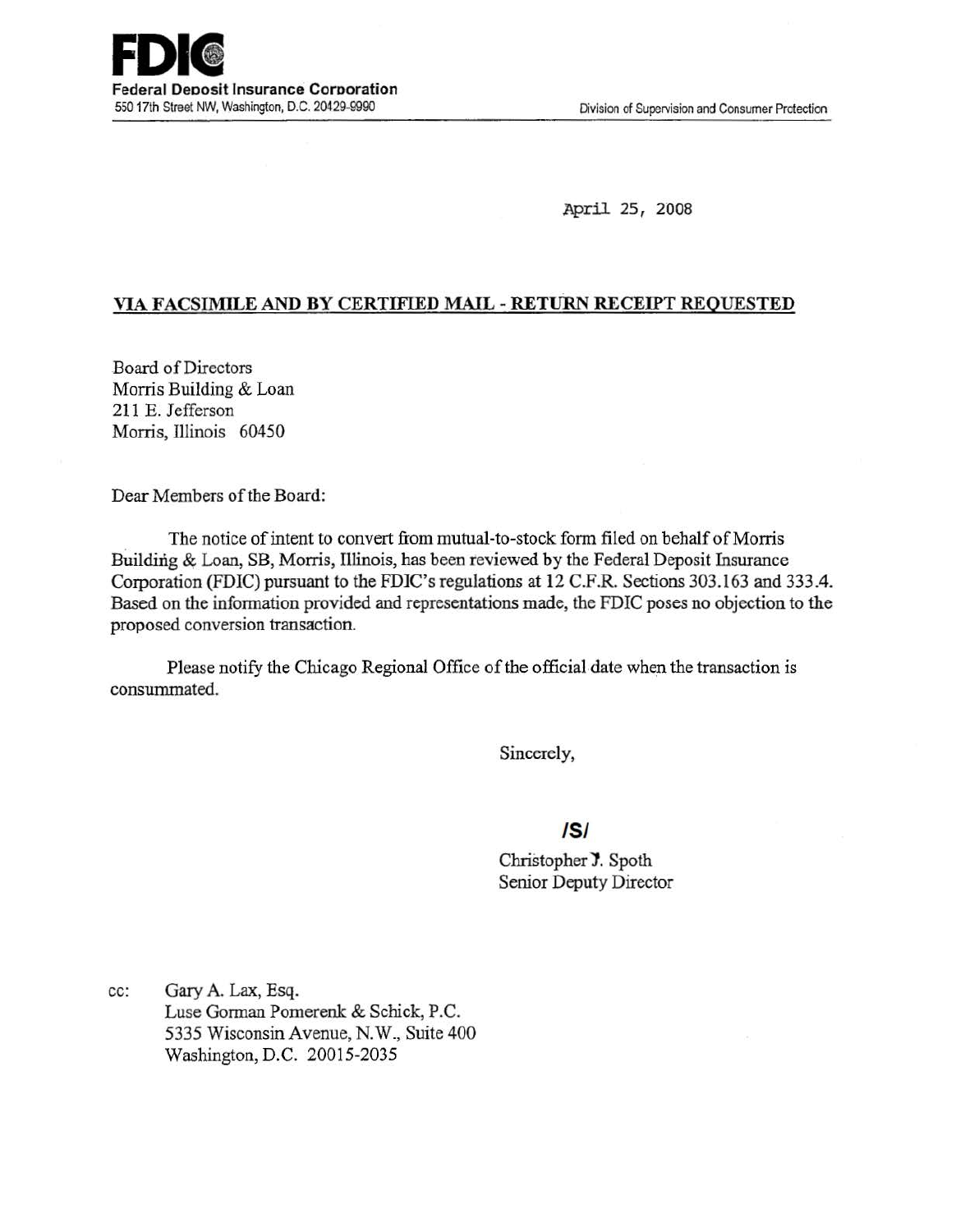## FEDERAL DEPOSIT INSURANCE CORPORATION

Morris Building & Loan, SB Morris, Illinois

Application for Consent to Merge to facilitate a conversion from a Mutual Savings Bank to a Stock Savings Bank

## ORDER AND BASIS FOR CORPORATION APPROVAL

Pursuant to Section 18(c) and other provisions of the Federal Deposit Insurance Act (FDI) Act), an application has been filed on behalf of Morris Building & Loan, SB, Morris, Illinois (Mutual Institution), currently an Illinois-chartered mutual savings bank and Deposit Insurance Fund (D1F) member with total resources of \$33,869,000 and total deposits of\$22,702,000 as of December 31, 2007, for the FDIC's consent to merge with Harvard Savings MHC Interim Bank, Harvard, Illinois (Interim Bank), a proposed new Illinois-chartered stock savings bank.

The transaction is the result of Mutual Institution's plan of conversion, solely to facilitate such undertaking for concurrent merger transaction with Harvard Savings Bank, an Illinois-chartered stock savings bank and wholly-owned financial subsidiary ofMHC, provides for:

- Harvard Savings MHC Interim Bank (Interim Bank) will organize as federallychartered interim stock savings bank as a wholly-owned subsidiary of Harvard Savings MHC (MHC), a mutual holding company;
- Morris Building & Loan, SB (Mutual Institution) will exchange its charter for an lllinois-stock savings bank charter to become the Stock Bank;
- Stock Bank will merge with and into the Interim Bank with the Stock Bank surviving as the resulting institution
- All initially issued stock of the Stock bank will be transferred to the MHC in exchange for membership interests in the MHC; and,
- The MHC will contribute the capital stock of the Stock Bank to the holding company, and the Stock bank will become a wholly-owned subsidiary of the Harvard Savings Financial Corporation.

At the conclusion of the merger and reorganization, the deposits of Morris Building & Loan SB will continue to be insured under the DIF. Morris Building & Loan SB will operate the same banking business, with the same management, and at the same locations currently served by Mutual Institution.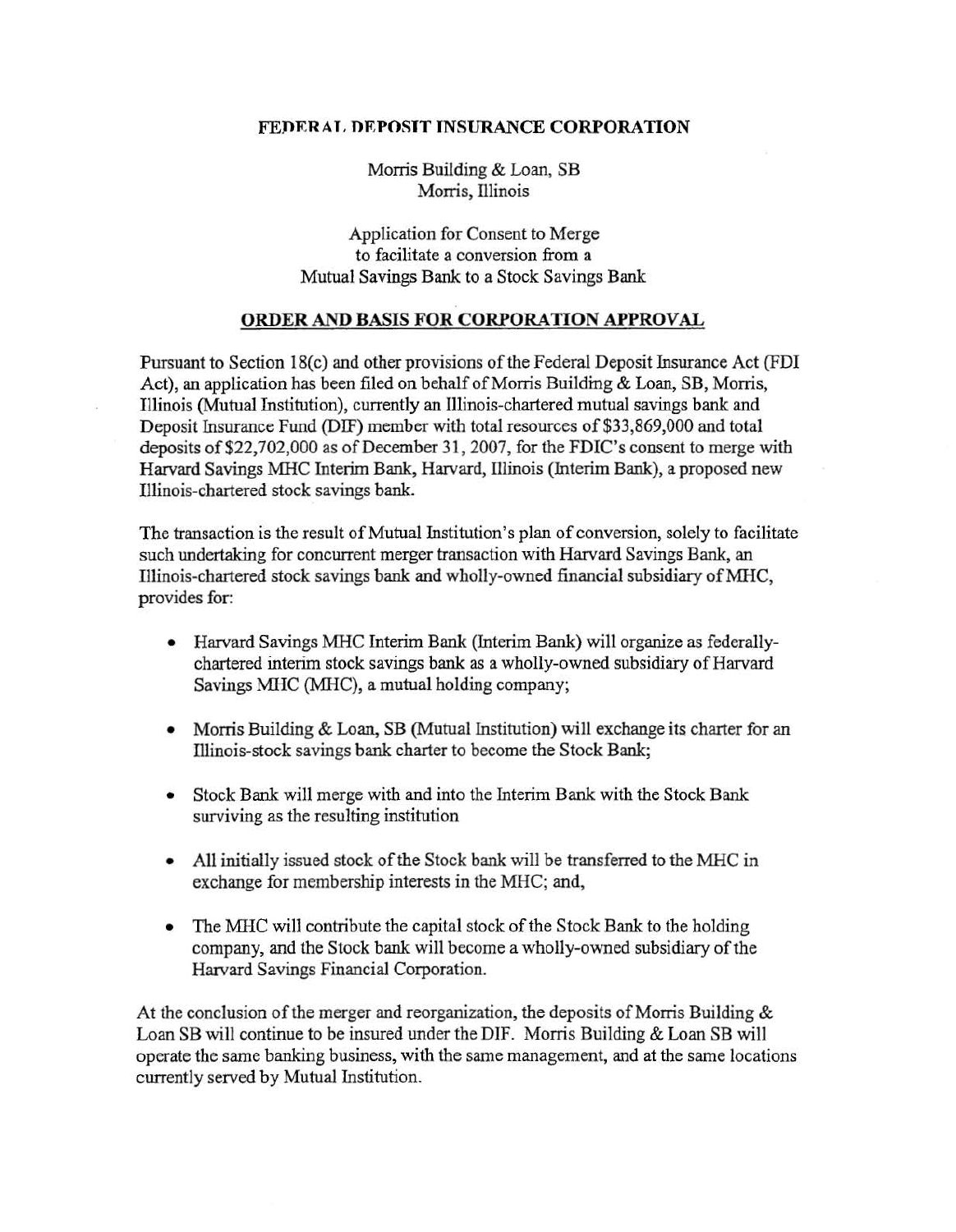Notice of the proposed transaction, in a form approved by the FDIC, has been published pursuant to the FDI Act. A review of available information, including the Community Reinvestment Act (CRA) Statement of the proponent, disclosed no inconsistencies with the purposes of the CRA. The proposed transaction will not alter the competitive structure of banking in the market served by Mutual Institution.

Having found favorably on all statutory factors, it is the FDIC's judgment that the application should be and is hereby approved, subject to the following conditions, some of which are continuing in nature:

- 1. That the proposed conversion shall be approved by a vote of at least a majority of Morris Building & Loan, SB's depositors and, as reasonably determined by Morris Building & Loan, SB's directors or trustees, other stakeholders of the bank who are entitled to vote on the conversion, unless Illinois state law requires a higher percentage, in which case the higher percentage shall be used;
- 2. That unless prior notice is provided to and non-objection is received from the FDIC, no shares of the stock to Morris Building & Loan, SB shall be sold, transferred or otherwise disposed of, to any persons (including any Employee Stock Ownership Plan) other than Harvard Savings Bank, MHC, and thereafter, Harvard Illinois Financial Corporation, as contributed by Harvard Savings Bank, MHC .
- .3. That prior to a sale, transfer or other disposition of any shares of Harvard illinois Financial Corporation, by Harvard Savings Bank, MHC to any person (including any. Employee Stock Ownership Plan), or a conversion of Harvard Savings Bank, MHC to stock form, Morris Building & Loan, SB will provide written notification to the FDIC and provide the FDIC with copies of all documents filed with state and federal banking and/or securities regulators in connection with any such sale, transfer, disposition or conversion.
- 4. That should any shares of stock of Morris Building & Loan, SB or Harvard Illinois Financial Corporation, be issued to persons other than the Harvard Savings Bank, MHC, any dividends waived by Harvard Savings Bank, MHC must be retained by Harvard lllinois Financial Corporation or Morris Building & Loan, SB and segregated, earmarked, or otherwise identified on its books and records; such amounts must be taken into account in any valuation of the institution and factored into the calculation used in establishing a fair and reasonable basis for exchanging shares in any subsequent conversion of Harvard Savings Bank, MHC to stock form; such amounts shall not be available for payment to or the value thereof transferred to minority shareholders, by any means including through dividend payments or at liquidation.
- 5. That in conjunction with the proposed conversion, Morris Building & Loan, SB shall provide written evidence to the FDIC that the Office of Thrift Supervision has approved the formation of Harvard Illinois Financial Corporation and Harvard Savings Bank, MHC. In addition, Morris Building & Loan, SB shall provide written evidence to the FDIC that the Illinois Department of Financial Professional